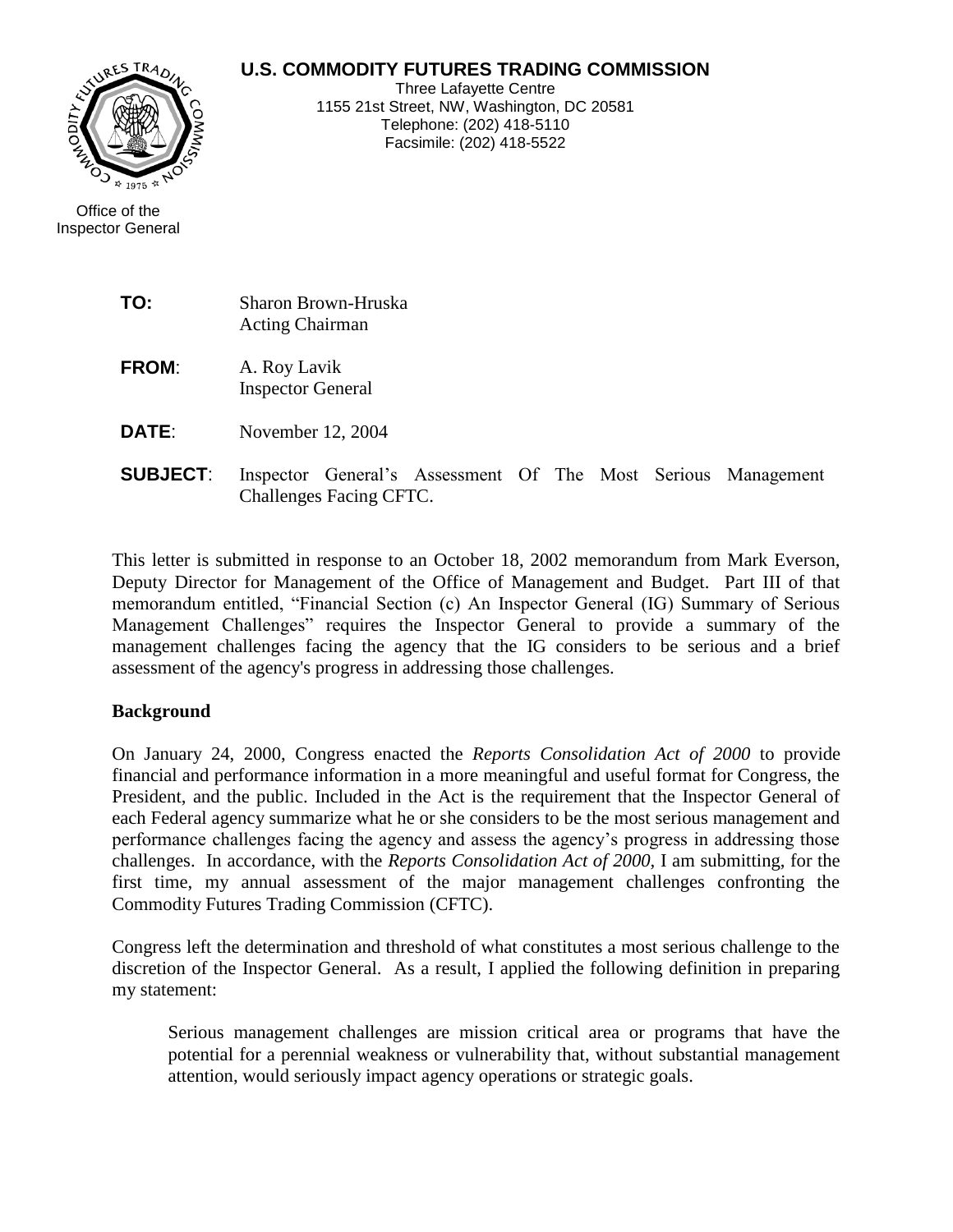In Fiscal Year 2002, Congress passed the Accountability of Tax Dollars Act. This Act requires CFTC, along with numerous other federal entities, to have its financial statements audited annually. Fiscal Year 2004 is the first fiscal year that the CFTC's financial statements were audited. On January 15, 2004 the Office of Inspector General (OIG) hired an independent public accounting firm, KPMG, to conduct an audit of the CFTC's financial statements. I am pleased to say that the audit resulted in an unqualified audit opinion. This letter relied on the data contained in the audited financial statements as well as the agency's Performance and Accountability Report (PAR).

#### **Serious Management Challenges**

The OIG reviewed all the management challenges listed by program areas as well as external challenges mentioned in the PAR. As a result of our review, the OIG concludes that management fairly stated the challenges faced by the agency and identified in the PAR. Nonetheless, the OIG identifies two management challenges that we consider to be the most serious management challenges facing the agency. Although the PAR identified challenges by program areas, the OIG adopted a broader, agency-wide, perspective in selecting two summary management challenges.

We have combined the agency's *Challenges in the Marketplace* and *Technological Challenges* into one challenge that we describe as Technological Responses To Industry Dynamics. In addition, Human Resource Planning to achieve *Optimal Staffing (stated in the PAR)* is the second of the two management challenges that the OIG considers to be the most serious management challenges facing the CFTC. These two management challenges in no way diminish other challenges identified by the agency but they ought to guide the agency's efforts in the near future.

### **I. Technological Responses To Industry Dynamics**

In the last decade, 815 new futures and option contracts were approved or certified by the CFTC. During that same time period exchange traded futures and options volume has dramatically increased to over one billion futures and options contracts traded annually on exchanges monitored by the CFTC. During the same period and continuing into the foreseeable future, it is doubtful that the agency's budget will experience an equal increase. Consequently, the OIG's concern is that management ought to devote the necessary resources to dramatically improve its use of technology to assist existing and future employees with their oversight responsibilities mandated by the Commodity Futures Modernization Act of 2000 (CFMA)

The CFMA under section 3(b) charged the agency with the promotion of responsible innovation and fair competition. Our review of the PAR leads us to conclude that the novel and complex issues raised by this mandate will challenge the agency to efficiently use its skilled economists and attorneys to evaluate innovative products likely to be introduced to the marketplace - possibly via an electronic trading platform. Furthermore, the OIG recognizes that the agency has responded to this challenge by initiating the development of a new integrated surveillance system with the goal of increasing the productivity of staff in the Division of Market Oversight and Division of Enforcement. Such quick response is to be applauded; however, all new systems are